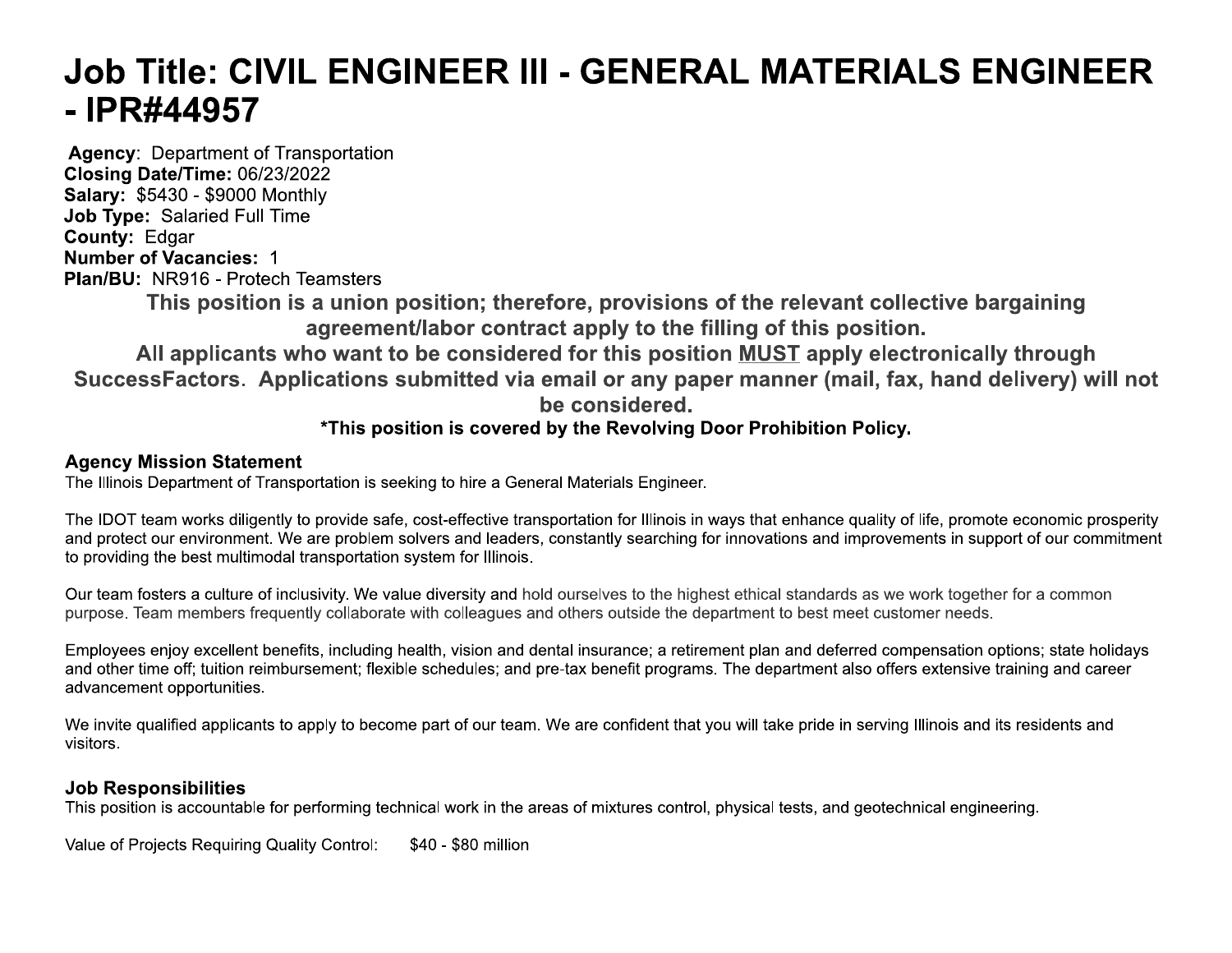This position reports to the Materials Engineer. This position is assigned to various sections as workload dictates during which temporary responsibility for this position will fall on the assigned supervisor. No subordinates report to this position.

This position provides basic engineering assistance to the various areas in the Materials section as needed. This position initiates investigations, analyzes basic technical problems, increases knowledge of continually changing specifications and testing procedures and tracks experimental features for all projects. A report of the findings is made along with recommendations that would improve the existing work conditions. This position is unique in that it requires the incumbent to acquire a general overall knowledge of the technical aspects of the work in the Materials section. This position will also assist with Quality Control for Performance (QCP) and Pay for Performance (PFP) test result tracking, reporting and calculation of final pay factors in significant Hot Mix Asphalt related projects.

Typical problems include the establishment of good relations and communication with material producers and suppliers, contractors, district personnel, local agencies and the Bureaus of Materials and Research. The greatest challenge for the position is to identify and develop ways to improve the methods and procedures presently being used to accomplish the work of the section.

#### (Job Responsibilities continued)

Functions personally performed by the incumbent include aggregate inspection, precast and miscellaneous product inspection, mixtures control, material certification and documentation, experimental feature documentation, tracking and reporting of material usage, geotechnical work and quality assurance sampling and testing. This position will research special projects and problems and prepare reports of the finding with recommendations for action.

The incumbent has the authority to act independently within his/her area of responsibility to keep his/her supervisor advised of the progress of work and to advise of situations that may become controversial. This position recommends the purchase of supplies, services, and equipment. This position operates within departmental rules, orders, policies, and specifications.

The incumbent has frequent contacts with material producers, suppliers, and construction personnel. S/He has occasional contacts with local agencies, engineering consultants and Federal Highway Administration. Significant district contacts include the Bureaus of Program Development, Local Roads and Project Implementation. Principle central office contact is with the central Bureau of Materials and central Bureau of Research. Occasional communication is required with adjacent districts to coordinate concrete placement from out of district plant locations. Extensive travel within the district and occasional travel outside the district are requirements of this position. Overtime may also be necessary to fulfil the duties of this position. The incumbent must obtain certification in Aggregate Technician (5 day), Portland Cement Concrete Level I and Hot Mix Asphalt Level I within one year of appointment. The incumbent must also successfully complete the Fundamentals of Engineering Exam within one year of appointment.

The effectiveness of this position can be measured by the solution of the more basic materials related problems through quality research and analysis. Also, performance can be evaluated with feedback from resident engineers, contractors, materials suppliers, and others with whom this position has contact.

#### **Principal Accountabilities**

- 1. Initiates, monitors and reports on special projects and experimental features or problems of a basic nature.
- 2. Reviews and recommends changes in policies and procedures involving materials inspection and testing.
- 3. Ensures that materials used in highway construction projects in the district substantially meet contract specifications.
- 4. Keeps abreast with technological advances in all phases of material testing.
- 5. Maintains a professional relationship with producers, suppliers, contractors, local agency officials and other contacts.
- 6. Assists as needed with QCP and PFP project coordination.
- 7. Performs duties in compliance with departmental safety rules. Performs all duties in a manner conducive to the fair and equitable treatment of all employees.